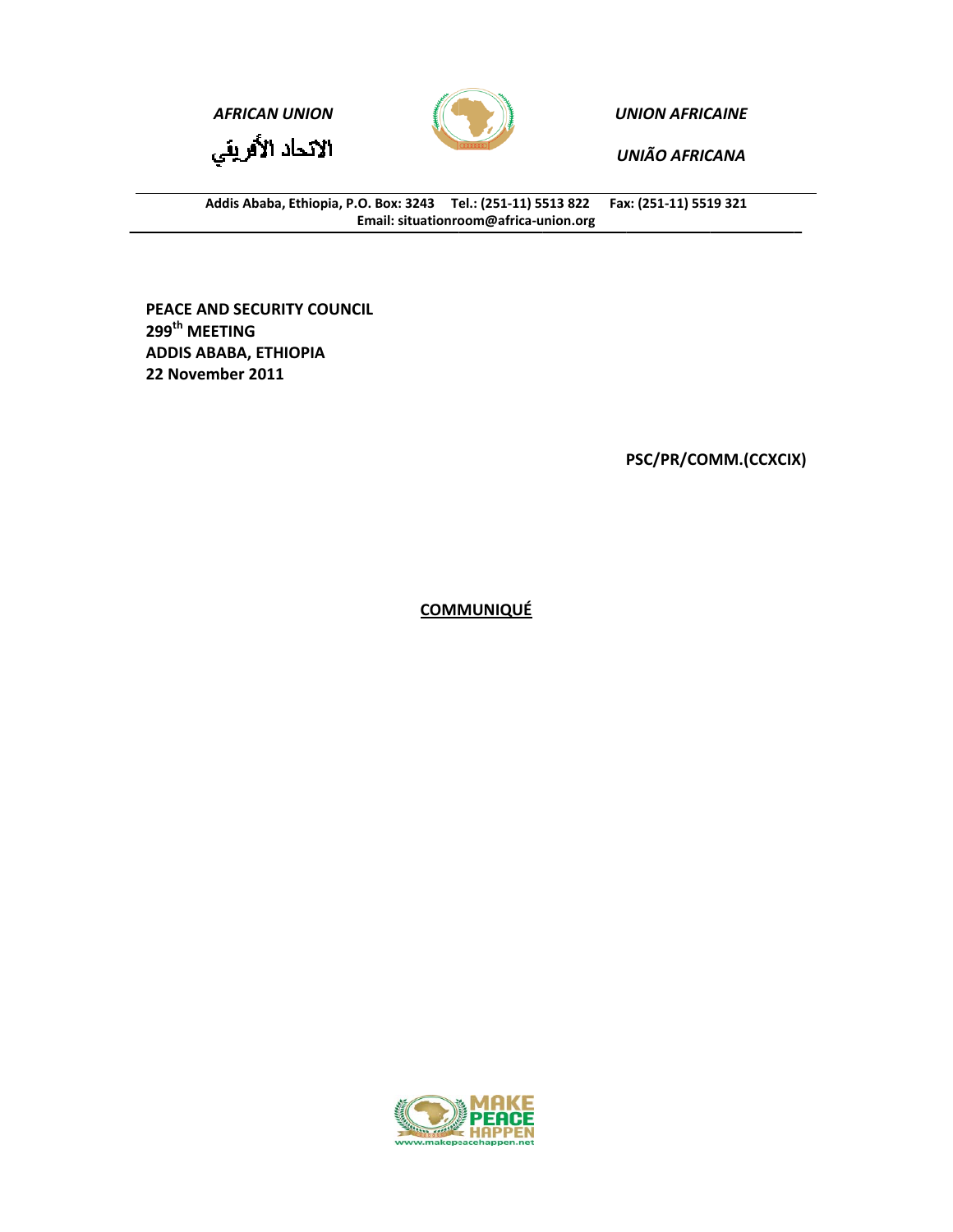Page 1

## **COMMUNIQUÉ**

The Peace and Security Council of the African Union (AU), at it 299<sup>th</sup> meeting held on 22 November 2011, adopted the following decision on the operationalization of the AU-led Regional Cooperation Initiative against the Lord's Resistance Army (LRA):

Council,

Takes note of the report of the Chairperson of the Commission on the 1. operationalization of the AU-led Regional Cooperation Initiative against the Lord's Resistance Army [PSC/PR/(CCXCVIX)]. Council also takes note of the statements made by the representatives of affected countries, the Economic Community of Central African States (ECCAS), the European Union (EU) and the United Nations;

 $2.$ **Recalls** the relevant provisions of the Plan of Action adopted by the Special Session of the Assembly of the Union on the consideration and Resolution of Conflicts [SP/ SSEMBLY/PS/MAP(I)], held in Tripoli, on 31 August 2009, as well as decisions Assembly/AU/Dec.294 (XV).2 and Assembly/AU/Dec.369 (XVII) adopted by the Assembly of the Union at its  $15<sup>th</sup>$  and  $17<sup>th</sup>$  Ordinary Sessions, held respectively in Kampala, Uganda, from 25 to 27 July 2010, and in Malabo, Equatorial Guinea, from 30 June to 1 July 2011. Council also recalls Press Statement PSC/PR/BR (CCXCV) adopted at its 295<sup>th</sup> meeting, held 27 September 2011. Council further recalls the statements of the UN Security Council of 21 July and 14 November 2011 related to the LRA:

3. Expresses, once again, its deep concern about the continuation of the criminal activities of the LRA and the resulting serious humanitarian consequences, as well as about the threat that this situation poses to regional security and stability;

4. **Commends** the countries of the region for the cooperation they have developed amongst themselves, as well as for their cooperation with the Commission in the implementation of the relevant AU decisions on the LRA, particularly the convening of the two ministerial meetings held in Bangui, Central African Republic, and in Addis Ababa, Ethiopia, on 13 and 14 October 2010 and 8 June 2011, respectively;

5. **Decides**, pursuant to the request of the Assembly of the Union, as contained in decision Assembly/AU/Dec.369 (XVII), to authorize, as an AU initiative with the support of the international community, the implementation of the Regional Cooperation Initiative for the Elimination of the LRA (RCI-LRA), as described in paragraphs 16 to 19 of the report of the Chairperson of the Commission, for an initial period of six (6) months, starting from the adoption of the present decision, with the mandate, in conformity with the Conclusions of the Addis Ababa regional ministerial meeting on the LRA, to:

i. strengthen the operational capabilities of the countries affected by the atrocities of the LRA,

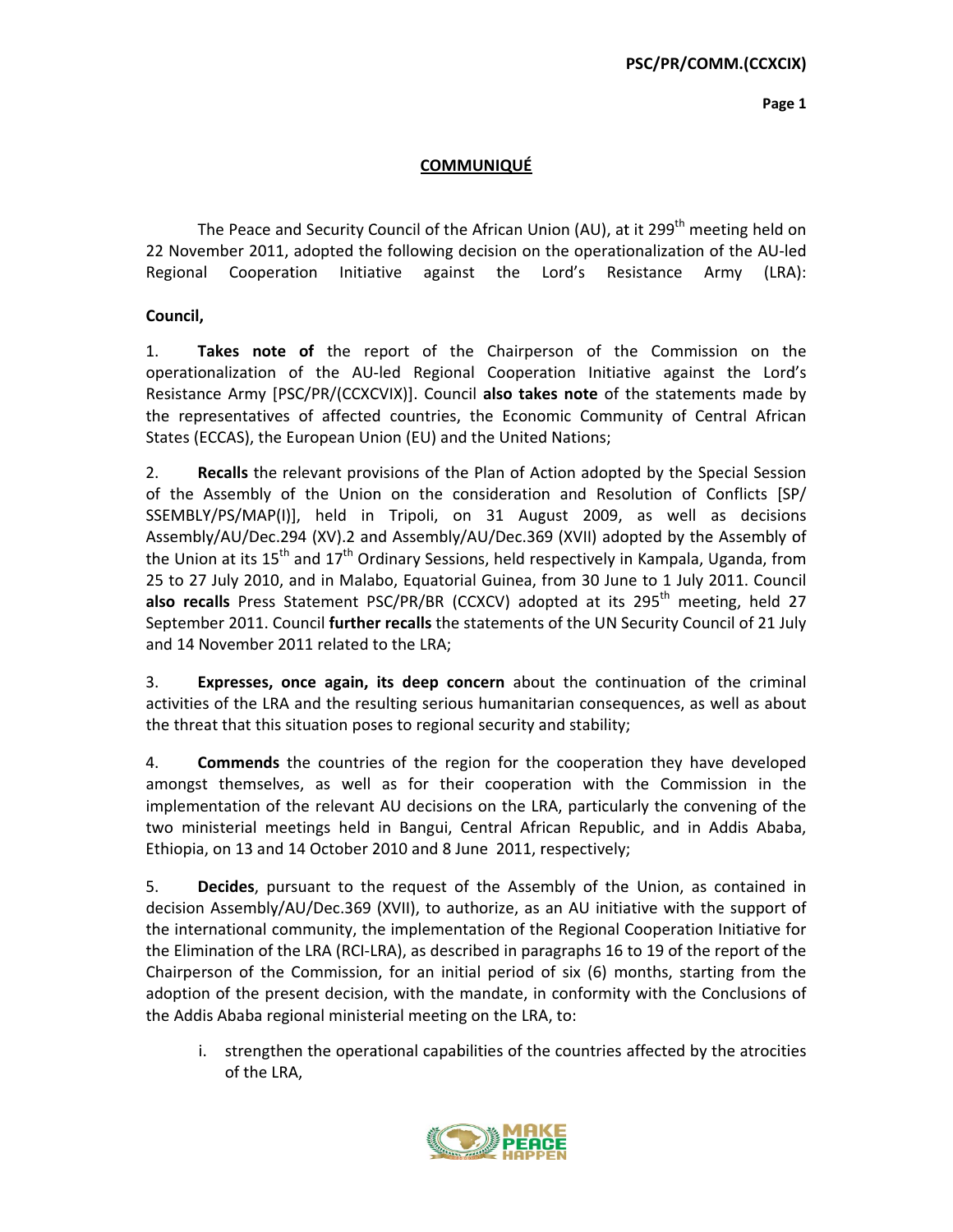- ii. create an environment conducive to the stabilization of the affected areas, free of LRA atrocities,
- iii. facilitate the delivery of humanitarian aid to affected areas.

6. Decides further, within the framework of the mandate outlined in paragraph 5 above and in line with the Conclusions of the Bangui regional ministerial meeting, that the RCI-LRA shall, in particular, carry out the following tasks:

- initiate and coordinate all political and strategic activities relating to the LRA with i. the affected countries and other stakeholders,
- ii. facilitate operational coordination amongst the affected countries in the fight against the LRA,
- iii. support capacity building for the national units engaged in operations against the LRA and, in this regard, interact with the international partners for them to provide timely and coordinated support to the affected countries,
- iv. encourage and facilitate joint patrols at the borders of the affected countries, as well as sharing of information,
- v. encourage the improvement of communications in the areas affected by the LRA activities, particularly through mobile telephones, radio coverage and basic infrastructure repair/construction,
- facilitate effective psychological operations to encourage defections from the vi. LRA, and the implementation of strategies for demobilization and reintegration of ex-combatants into their communities of origin,
- vii. assist with the mobilization of adequate and coordinated support for the affected populations and other groups in need,
- viii. contribute to the improvement and institutionalisation of civil-military coordination, including the provision, upon request, of escorts for humanitarian convoys,
- contribute to the mobilization of support for speedy recovery, as well as for ix. rehabilitation efforts in the areas affected by the activities of the LRA, and
	- ensure the mainstreaming of the civilian protection in all military and security  $X_{\cdot}$ initiatives aimed at resolving the LRA problem;

 $7<sub>1</sub>$ Requests the Chairperson of the Commission, in close consultation with the countries affected by the activities of the LRA, to take the necessary measures with a view to facilitating, as appropriate, the establishment of the different components of the RCI-LRA, namely:

the Joint Coordinating Mechanism (JCM), chaired by the AU Commissioner for i. Peace and Security, and comprising the Ministers of Defense of the affected